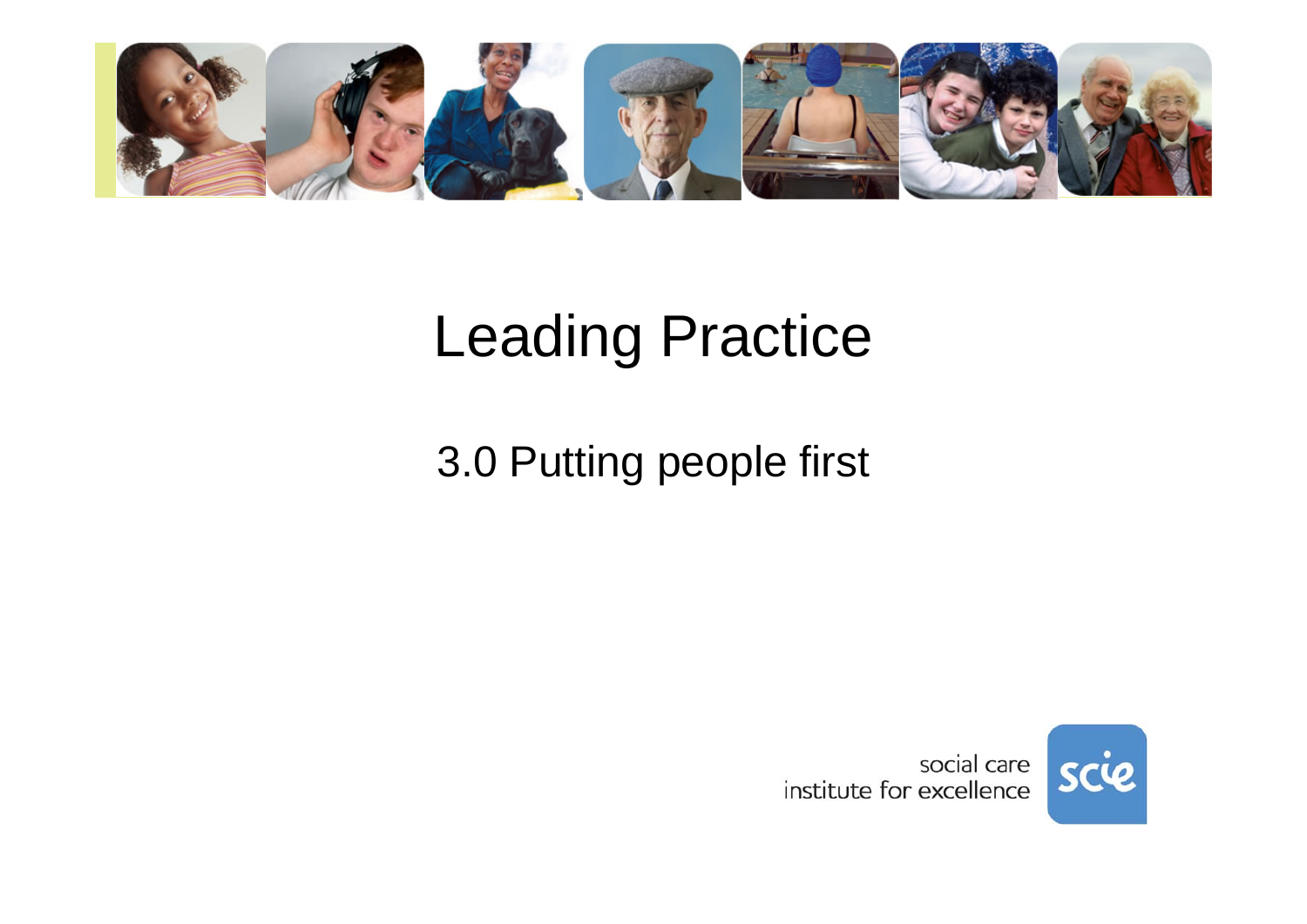#### **3.1 Common core principles to support self care**

- **Informed choices**
- **Effective communication and confidence**
- **Access to information**
- **Skills development**
- **Use of technology**
- Support networks for care planning and evaluation
- **Supported risk management**

social care institute for excellence

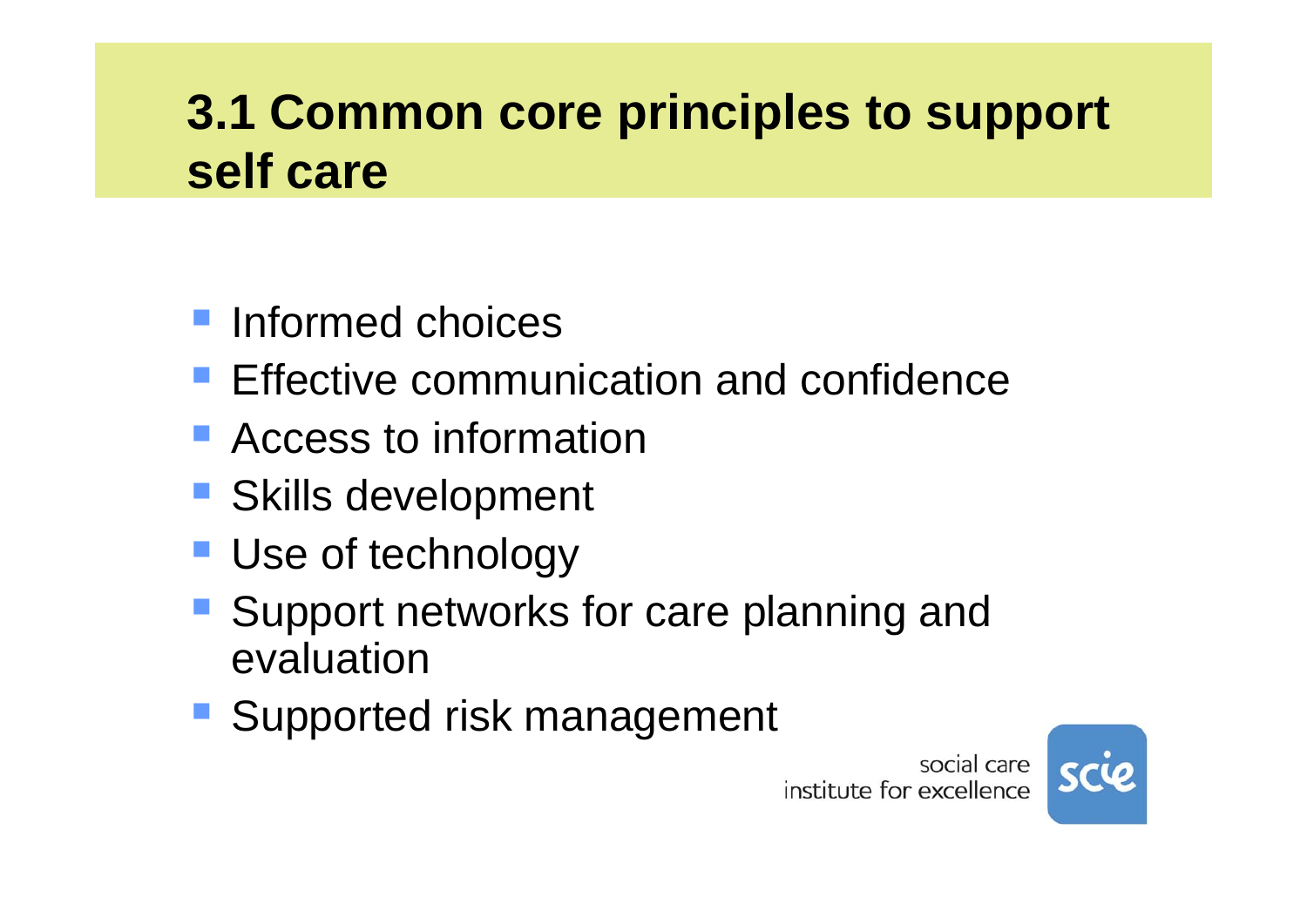#### 3.2 What does personalisation mean to people using services?

- **Putting individuals at the centre**
- **Giving people more control over their lives**
- Co-designing the support people need to live their lives the way they want to

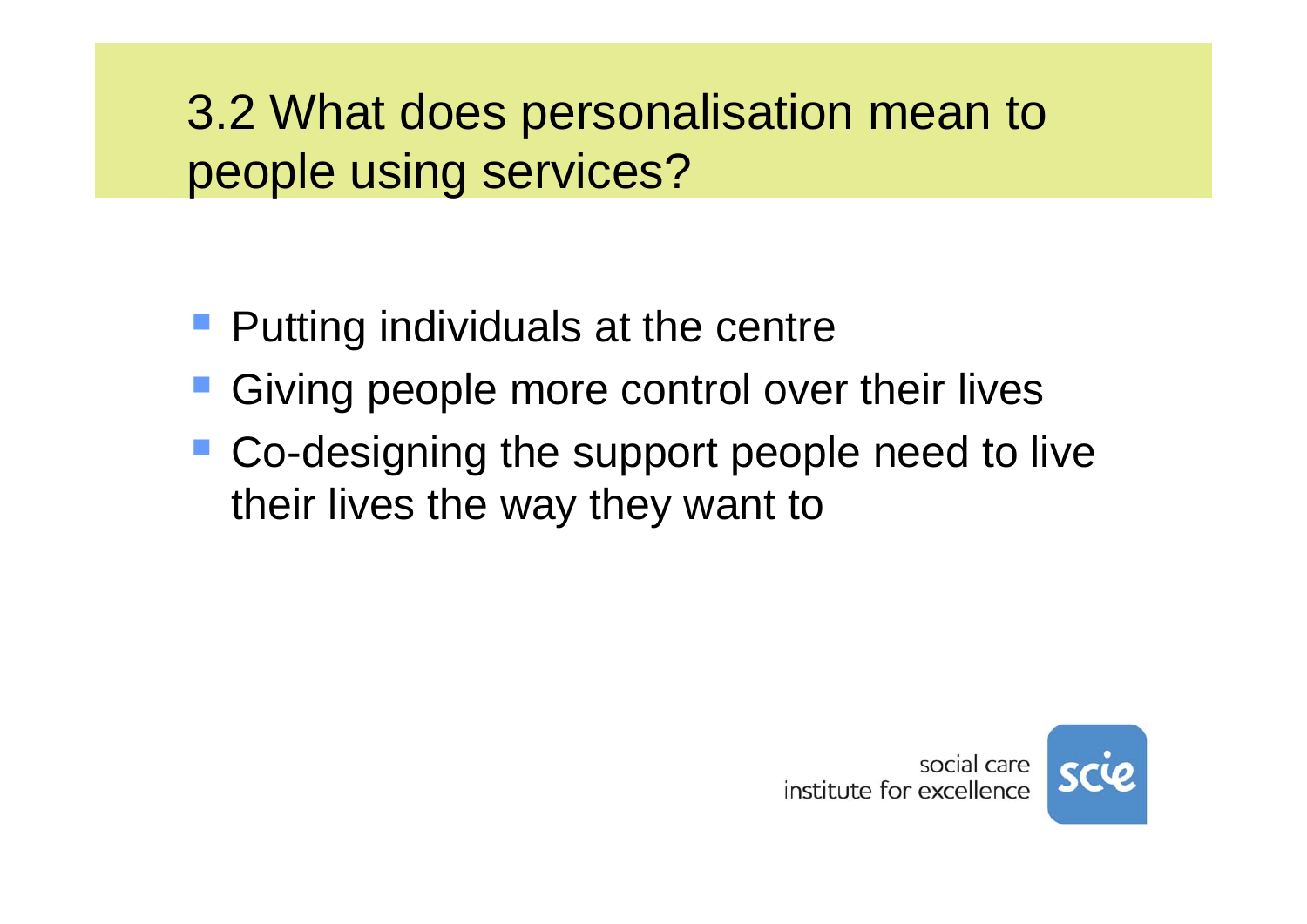## **3.3 Direct payments**

- **Introduced in 1997**
- Gave people eligible for social care support the right to receive a cash payment in lieu of services
- DH guidance published in 2003 extended remit

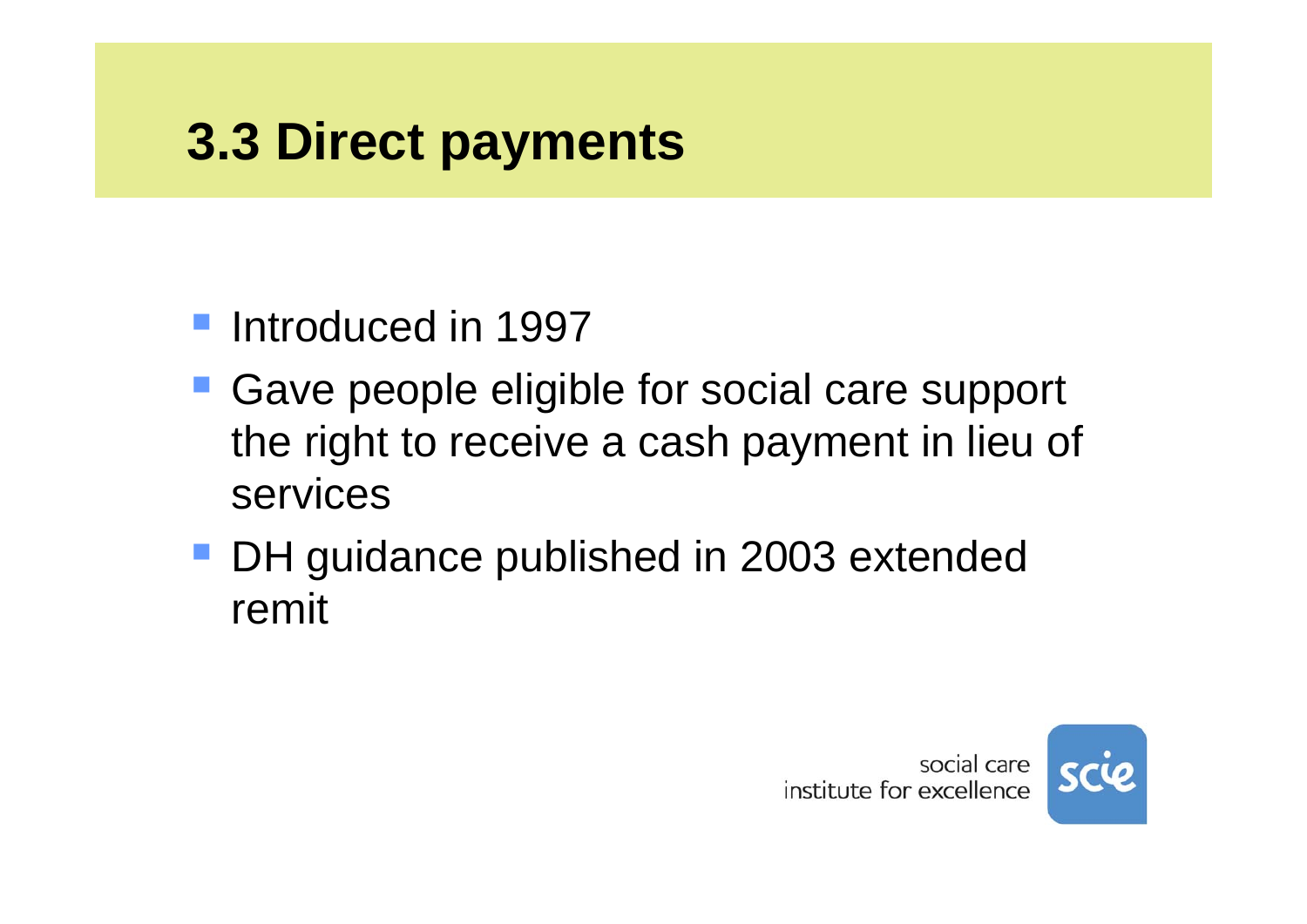## **3.4 in Control**

- **Pioneered work on self-directed support,** resource allocation and individual budgets
- **Focus on moving away from a model of local** authority placements
- **Focus on putting people at the centre, and in** control of their lives
- Working across user groups, including children and families



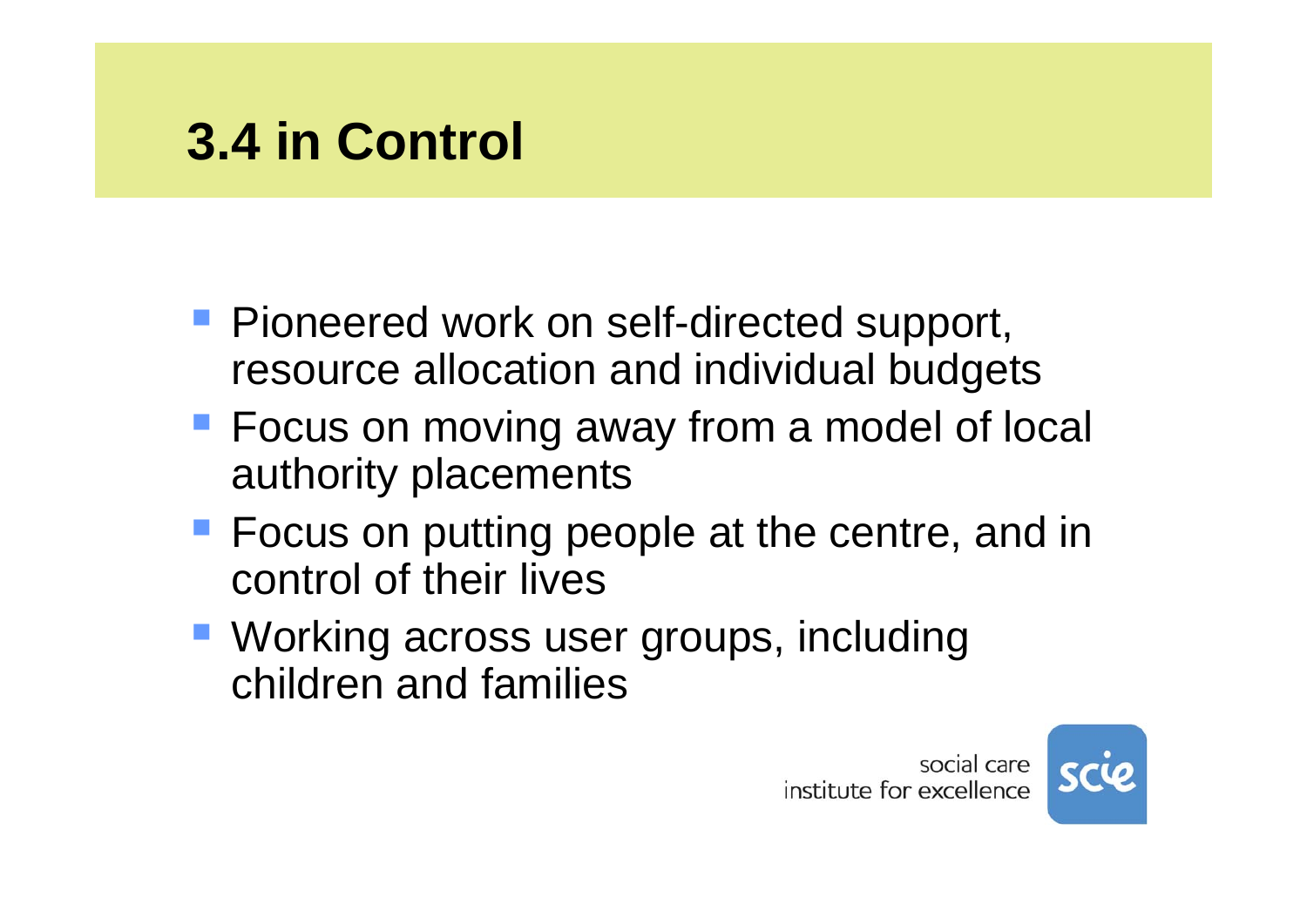# **3.5 Putting People First**

- Set out the English government's vision for personalisation
- **Financial support for transformation of local** authorities' ability to deliver
- **Implementation should be through real** partnerships
- Should make maximum use of 'universal services'
- **Online resources to implement change** social care



institute for excellence